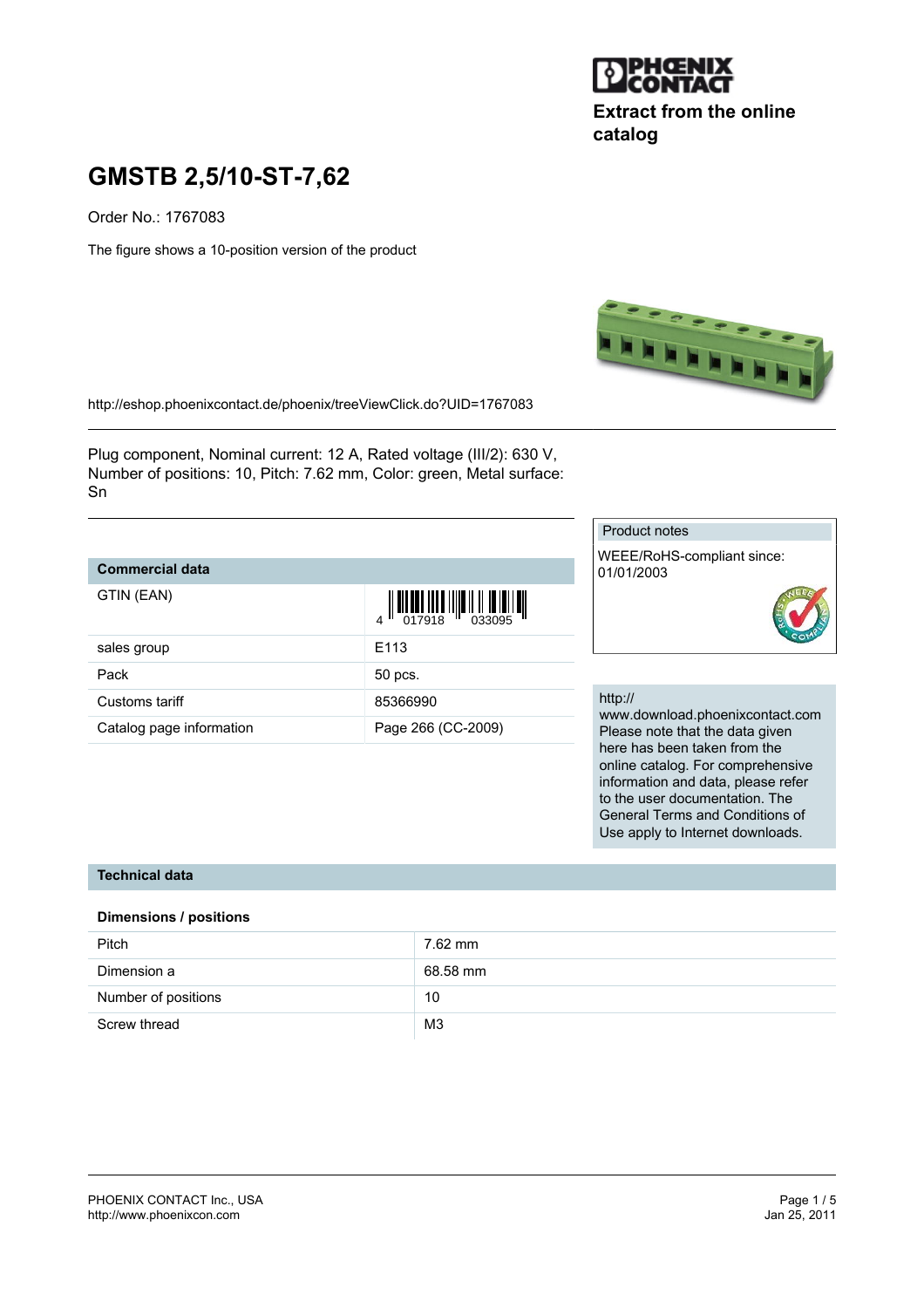| Tightening torque, min              | $0.5$ Nm              |  |
|-------------------------------------|-----------------------|--|
| Tightening torque max               | 0.6 Nm                |  |
|                                     |                       |  |
| <b>Technical data</b>               |                       |  |
| Range of articles                   | <b>GMSTB 2,5/-ST</b>  |  |
| Insulating material group           | L                     |  |
| Rated surge voltage (III/3)         | 6 kV                  |  |
| Rated surge voltage (III/2)         | 6 kV                  |  |
| Rated surge voltage (II/2)          | 6 kV                  |  |
| Rated voltage (III/2)               | 630 V                 |  |
| Rated voltage (II/2)                | 1000 V                |  |
| Connection in acc. with standard    | EN-VDE                |  |
| Nominal current I <sub>N</sub>      | 12 A                  |  |
| Nominal voltage U <sub>N</sub>      | 400 V                 |  |
| Nominal cross section               | $2.5$ mm <sup>2</sup> |  |
| Maximum load current                | 12A                   |  |
| Insulating material                 | PA                    |  |
| Inflammability class acc. to UL 94  | V <sub>2</sub>        |  |
| Internal cylindrical gage           | A <sub>3</sub>        |  |
| Stripping length                    | 7 mm                  |  |
| Nominal voltage, UL/CUL Use Group B | 250 V                 |  |
| Nominal current, UL/CUL Use Group B | 12 A                  |  |
| Nominal voltage, UL/CUL Use Group D | 300 V                 |  |
| Nominal current, UL/CUL Use Group D | 10 A                  |  |

## **Connection data**

| Conductor cross section solid min.                                            | $0.2$ mm <sup>2</sup>  |
|-------------------------------------------------------------------------------|------------------------|
| Conductor cross section solid max.                                            | $2.5$ mm <sup>2</sup>  |
| Conductor cross section stranded min.                                         | $0.2$ mm <sup>2</sup>  |
| Conductor cross section stranded max.                                         | $2.5$ mm <sup>2</sup>  |
| Conductor cross section stranded, with ferrule<br>without plastic sleeve min. | $0.25$ mm <sup>2</sup> |
| Conductor cross section stranded, with ferrule<br>without plastic sleeve max. | $2.5$ mm <sup>2</sup>  |
| Conductor cross section stranded, with ferrule<br>with plastic sleeve min.    | $0.25$ mm <sup>2</sup> |
| Conductor cross section stranded, with ferrule<br>with plastic sleeve max.    | $2.5$ mm <sup>2</sup>  |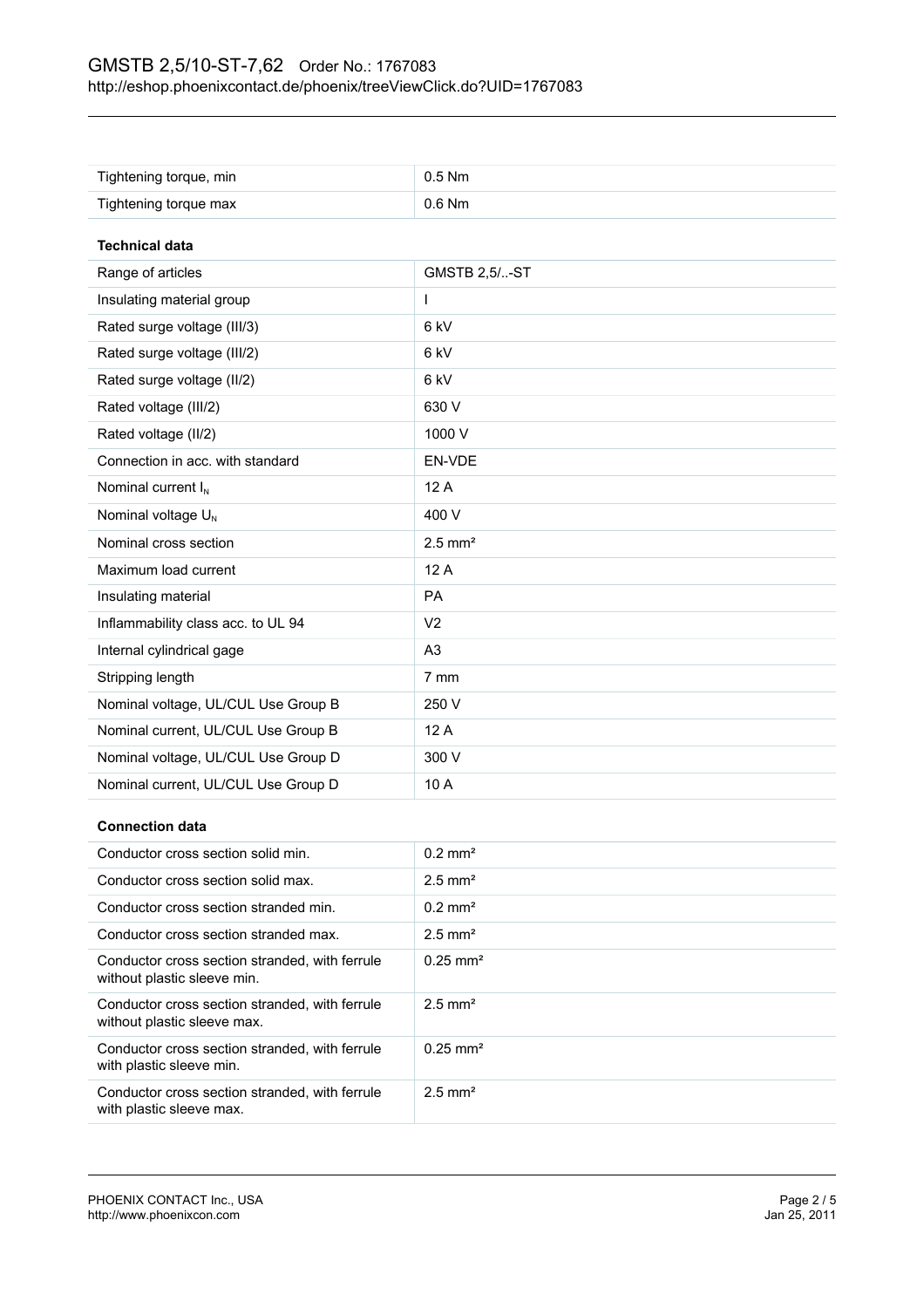| Conductor cross section AWG/kcmil min.                                                     | 24                    |
|--------------------------------------------------------------------------------------------|-----------------------|
| Conductor cross section AWG/kcmil max                                                      | 12                    |
| 2 conductors with same cross section, solid min.                                           | $0.2 \text{ mm}^2$    |
| 2 conductors with same cross section, solid max.                                           | 1 mm <sup>2</sup>     |
| 2 conductors with same cross section, stranded<br>min.                                     | $0.2 \text{ mm}^2$    |
| 2 conductors with same cross section, stranded<br>max.                                     | $1.5$ mm <sup>2</sup> |
| 2 conductors with same cross section, stranded,<br>ferrules without plastic sleeve, min.   | $0.25 \text{ mm}^2$   |
| 2 conductors with same cross section, stranded,<br>ferrules without plastic sleeve, max.   | 1 mm <sup>2</sup>     |
| 2 conductors with same cross section, stranded,<br>TWIN ferrules with plastic sleeve, min. | $0.5$ mm <sup>2</sup> |
| 2 conductors with same cross section, stranded,<br>TWIN ferrules with plastic sleeve, max. | 1 mm <sup>2</sup>     |
| Minimum AWG according to UL/CUL                                                            | 30                    |
| Maximum AWG according to UL/CUL                                                            | 12                    |
|                                                                                            |                       |

#### **Certificates / Approvals**



Certification CB, CSA, CUL, GOST, UL, VDE-PZI

## **Accessories** Item Designation Description **General** 1783847 KGS-MSTB 2,5/15 Cable housing, Pitch: 0 mm, Number of positions: 15, Dimension a: 75 mm, Color: green **Marking** 1051993 B-STIFT BERTHER Marker pen, for manual labeling of unprinted Zack strips, smearproof and waterproof, line thickness 0.5 mm 0804549 SK 7,62/3,8:FORTL.ZAHLEN Marker card, printed horizontally, self-adhesive, 10-section marker strip, 12 identical decades marked 1-10, 11-20 etc. up to 91-99, sufficient for 120 terminal blocks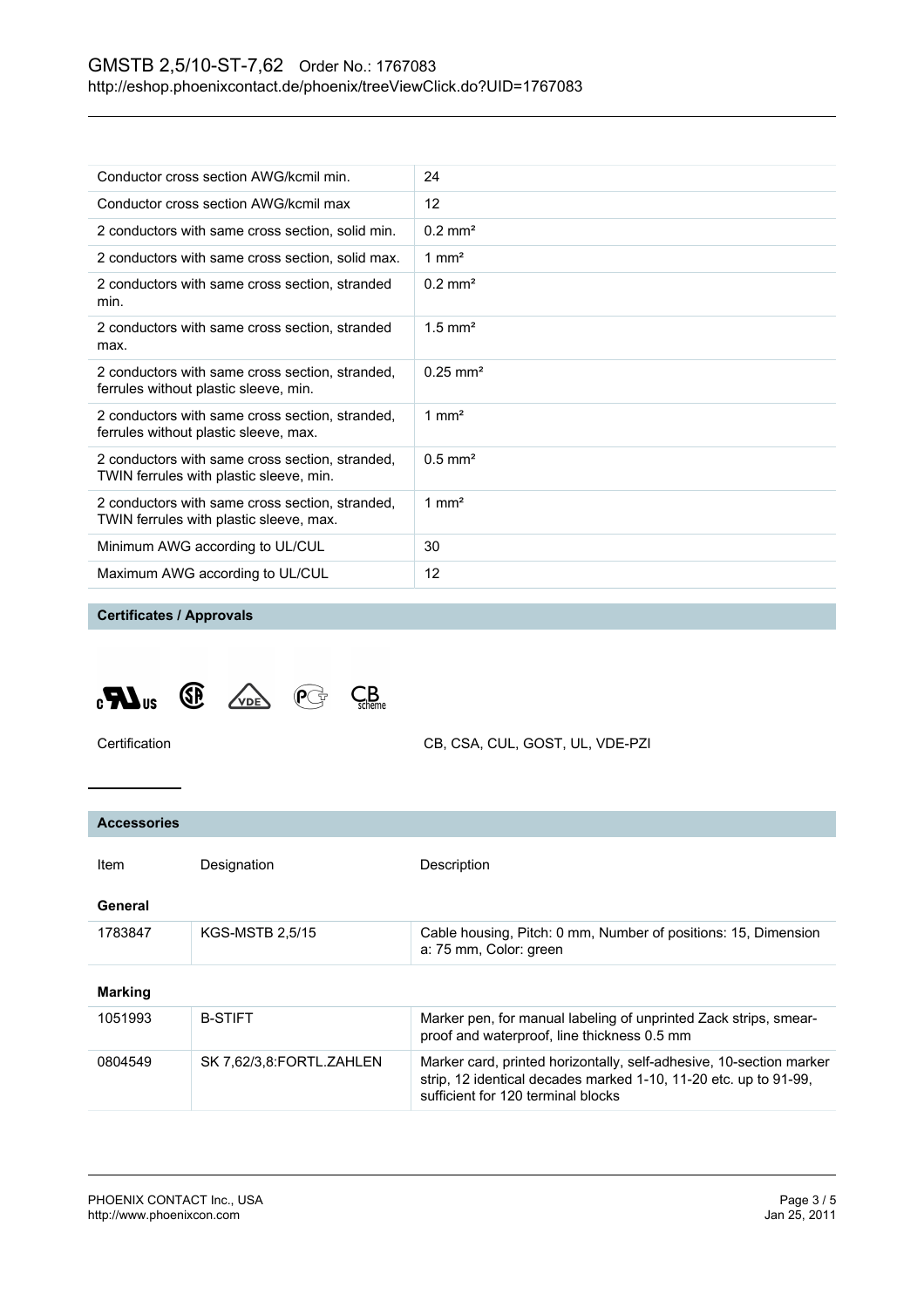| 0805153                    | SK 7,62/3,8:SO        | Marker card, special printing, self-adhesive, labeled acc. to<br>customer requirements, 12 identical marker strips per card, max.<br>25-position labeling per strip, color: white |
|----------------------------|-----------------------|-----------------------------------------------------------------------------------------------------------------------------------------------------------------------------------|
| <b>Plug/Adapter</b>        |                       |                                                                                                                                                                                   |
| 1734634                    | <b>CP-MSTB</b>        | Keying profile, is inserted into the slot on the plug or inverted<br>header, red insulating material                                                                              |
| <b>Tools</b>               |                       |                                                                                                                                                                                   |
| 1205053                    | SZS 0.6X3.5           | Actuation tool, for ST terminal blocks, insulated, also suitable<br>for use as a bladed screwdriver, size: 0.6 x 3.5 x 100 mm, 2-<br>component grip, with non-slip grip           |
|                            |                       |                                                                                                                                                                                   |
| <b>Additional products</b> |                       |                                                                                                                                                                                   |
| Item                       | Designation           | Description                                                                                                                                                                       |
| General                    |                       |                                                                                                                                                                                   |
| 1828883                    | GIC 2,5/10-ST-7,62    | Plug component, Nominal current: 12 A, Rated voltage (III/2): 630<br>V, Number of positions: 10, Pitch: 7.62 mm, Color: green, Metal<br>surface: Sn                               |
| 1766314                    | GMSTBA 2,5/10-G-7,62  | Header, Nominal current: 12 A, Rated voltage (III/2): 630 V,<br>Number of positions: 10, Pitch: 7.62 mm, Color: green, Metal<br>surface: Sn, Assembly: Soldering                  |
| 1766851                    | GMSTBVA 2,5/10-G-7,62 | Header, Nominal current: 12 A, Rated voltage (III/2): 630 V,<br>Number of positions: 10, Pitch: 7.62 mm, Color: green, Metal<br>surface: Sn, Assembly: Soldering                  |

## **Diagrams/Drawings**

## Dimensioned drawing